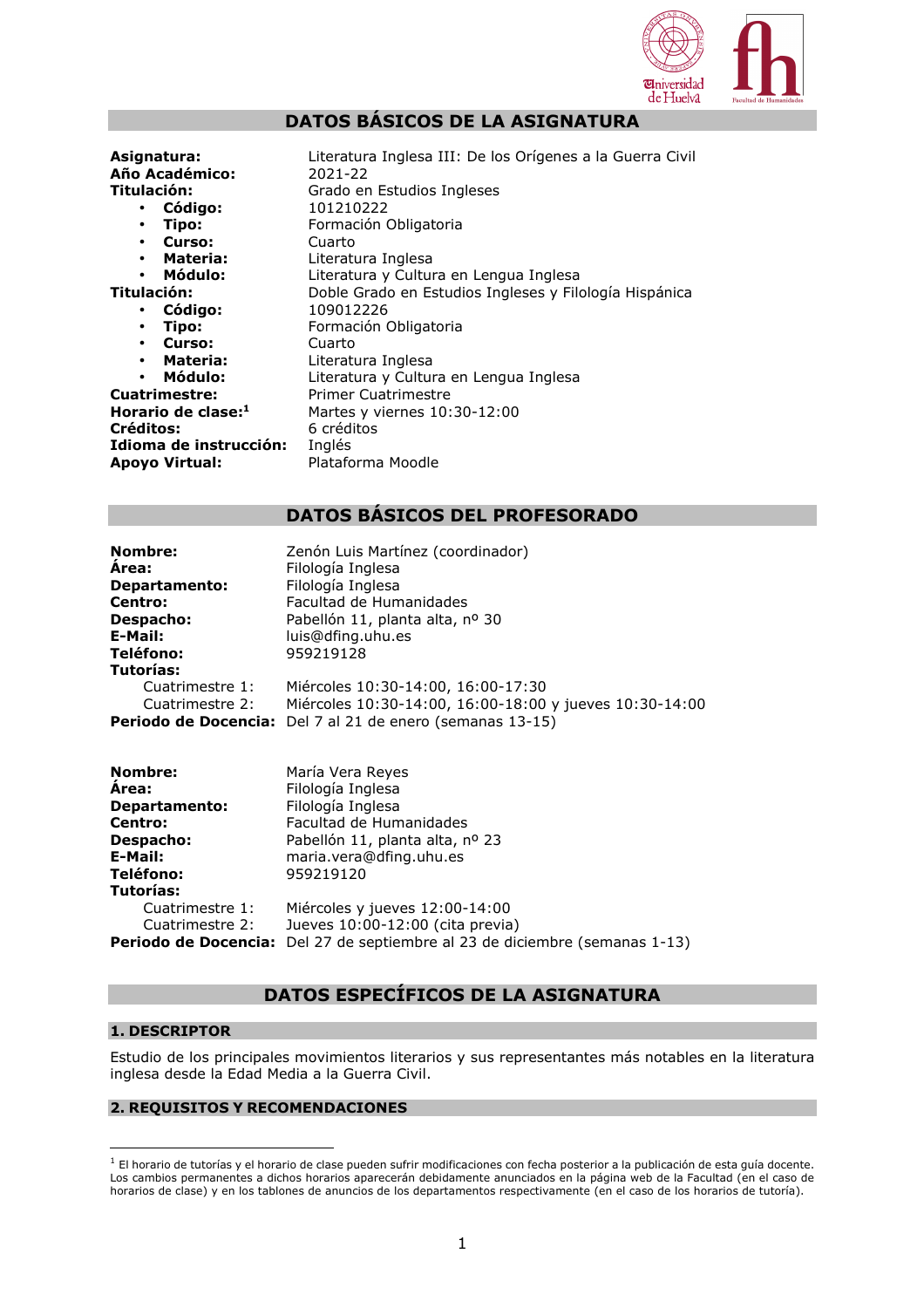

Si bien no existen requisitos legales, sí se recomienda que los estudiantes hayan seguido el itinerario de formación en la materia de Literatura Inglesa a lo largo de los cursos anteriores (**Literatura Inglesa I y II**). Es de especial relevancia haber asimilado correctamente los contenidos de las asignaturas **Culturas de los Países de Habla Inglesa** (Edad Media y Renacimiento) e **Historia de la Lengua Inglesa I y II**, ya que los textos se manejarán en su lengua original (Old English, Middle English, Early Modern English), y para analizarlos será necesario conocer de antemano su contexto histórico y cultural. Asimismo, es importante tener en cuenta que el enfoque de esta asignatura profundiza más allá de una historia literaria lineal y general (ya superada en la asignatura **Introducción a la Literatura Inglesa**). Es igualmente recomendable tener presentes las destrezas adquiridas en la asignatura **Comentario de Textos en Lengua Inglesa** de cara a la realización de análisis filológicos de textos.

# **3. TEMARIO DESARROLLADO**

# **CONTENTS**

# **1. OLD ENGLISH LITERATURE (650-1100)**

1.1. The Period and the Literature: The Beginnings of the English Vernacular Tradition.

1.2. Anglo-Saxon Elegies: A Woman's Voice.

1.3. The Anglo-Saxon Epic: Themes, Characters and Formal Aspects in *Beowulf*.

**TEXTS** 

Primary sources: *Beowulf*, *The Wife's Lament*.

Secondary sources: Sanders, Andrew. *The Short Oxford History of English Literature*. Oxford: Oxford University Press, 2000. Chapter 1.

# **2. MIDDLE ENGLISH LITERATURE (1100-1485)**

2.1. The Period and the Literature: Medieval Ideas of a Literary Text.

2.2. Genres and literary traditions.

2.3. Geoffrey Chaucer. *Troilus and Criseyde*, Book I.

**TEXTS** 

Primary sources: Geoffrey Chaucer, *Troilus and Criseyde*. Book I.

Secondary sources: Burrow, J.A. *Medieval Writers and their Work: Middle English and its Background 1100-1500*. Oxford: Oxford University Press, 2008. Chapters 1-3.

# **3. EARLY MODERN ENGLISH LITERATURE (1485-1642).**

3.1. The Period and the Literature: Renaissance Approaches to Poetry.

3.2. Elizabethan Poetry and Marlowe's *Hero and Leander*.

3.3. Early Modern English Drama and Shakespeare's *The Tempest*.

**TEXTS** 

Primary sources: Christopher Marlowe, *Hero and Leander*; William Shakespeare, *The Tempest*.

Secondary sources: Hattaway, Michael (ed.). *A Companion to English Renaissance Literature and Culture*. Oxford: Blackwell, 2003. A selection of chapters.

# **PRACTICE**

# **I. FIRST WEEK.**

Writing the Critical Essay: Basic Requirements and Useful Techniques.

Text Commentary: *The Dream of the Rood*.

# **II. SECOND WEEK.**

English Renaissance Materializations of Literature. Manuscript, Print, Texts and Paratexts.

# **III. THIRD WEEK.**

Reading English Renaissance Lyric Poetry in Sequence: Motifs and Themes.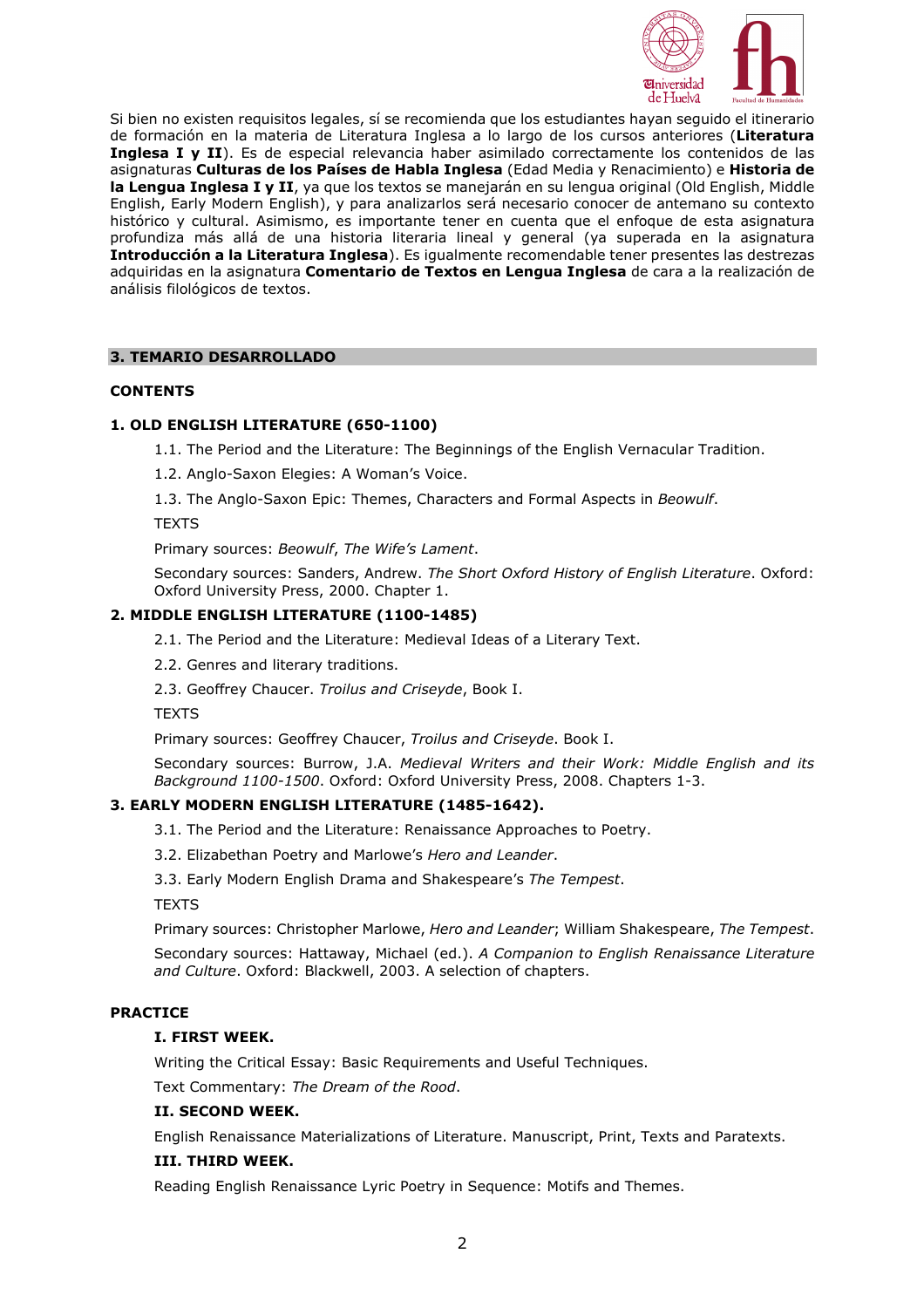

TEXTS (Weeks I-III): A selection of short lyrics and paratexts from the English Middle Ages and Renaissance periods (Chaucer, Wyatt, Surrey, Gascoigne, Sidney, Daniel, Drayton, Spenser, Fletcher, Shakespeare, Wroth, Donne, Jonson, among others).

# **4. BIBLIOGRAFÍA**

#### *4.1 GENERAL*

La siguiente es una bibliografía general y básica. Durante el curso se proporcionarán fuentes secundarias específicas para determinados aspectos del temario.

Alexander, Michael. *A History of Old English Literature*. Toronto: Broadview Press, 2002.

Barron, W. R. *English Medieval Romance*. London: Longman, 1989.

Bates, Catherine, ed. *A Companion to Renaissance Poetry*. Oxford: Wiley Blackwell, 2018.

Brown, Peter, ed. *A Companion to Chaucer*. Oxford: Blackwell, 2002. https://ebookcentral.proquest.com/lib/bibuhuelib-ebooks/detail.action?docID=350866.

Burrow, J. A. *Medieval Writers and their Work: Middle English Literature and its Background 1100- 1500*. Oxford: Oxford University Press, 2008. https://ebookcentral.proquest.com/lib/bibuhuelibebooks/detail.action?docID=415532.

- Bradbrook. Muriel C. *Themes and Conventions of Elizabethan Tragedy*. Cambridge: Cambridge University Press, 1980.
- Cheney, Patrick, Andrew Hadfield and Garrett A. Sullivan, eds. *Early Modern English Poetry: A Critical Companion.*
- ⸺and Philip R. Hardie, eds. *The Oxford History of Classical Reception in English Literature. Volume 2, 1558-1660*. Oxford: Oxford University Press, 2015.
- Copeland, Rita. *The Oxford History of Classical Reception in English Literature*. *Volume 1, 800-1558.* Oxford: Oxford University Press, 2016.
- Cousins, A.D. *Mythologies of Internal Exile in Elizabethan Verse*. London: Routledge, 2019.
- Donoghue, Daniel. *Old English Literature: A Short Introduction*. Oxford: Wiley Blackwell, 2004.
- Evans, G. Blakemore, ed. *Elizabethan-Jacobean Drama: A New Mermaid Background Book*. London: A & C Black, 1988.
- Fowler, Alistair. *How to Write*. Oxford: Oxford University Press, 2007. https://ebookcentral.proquest.com/lib/bibuhuelib-ebooks/detail.action?docID=169750.
- Fulk, Robert D. and Christopher M. Cain, eds. *A History of Old English Literature*. 2nd edition. Oxford: Wiley-Blackwell, 2013.
- https://ebookcentral.proquest.com/lib/bibuhuelib-ebooks/detail.action?docID=1138984.
- Gurr, Andrew. *The Shakespearean Stage: 1574-1642*. Cambridge: Cambridge University Press, 1993.
- Haselkorn, Anne M., and Betty Travitsky: *The Renaissance Englishwoman in Print: Counterbalancing the Canon*. Amherst: University of Massachusetts Press, 1990. Online version in Archive (https://archive.org/).
- Hattaway, Michael. *Renaissance and Reformations*. London: Blackwell, 2005. https://ebookcentral.proquest.com/lib/bibuhuelib-ebooks/detail.action?docID=351404.
- ⸺ed., *A Companion to English Renaissance Literature and Culture*. Oxford: Blackwell, 2003. https://ebookcentral.proquest.com/lib/bibuhuelib-ebooks/detail.action?docID=350871.
- Huizinga, John. *El otoño de la Edad Media*: *estudios sobre la forma de la vida y del espíritu durante los siglos XIV y XV en Francia y en los Países Bajos*. Madrid: Alianza Editorial, 1994. Online version in Archive (https://archive.org/).
- Keenan, Siobhan. *Renaissance Literature*. Edinburgh: Edinburgh University Press, 2008. https://ebookcentral.proquest.com/lib/bibuhuelib-ebooks/detail.action?docID=380407.
- Lewis, C. S. *The Allegory of Love: A Study in Medieval Tradition*. Oxford: Oxford University Press, 1988.
- Marotti, Arthur. *Manuscript, Print, and the English Renaissance Lyric*. Ithaca: Cornell University Press, 1995. Online version in Archive (https://archive.org/).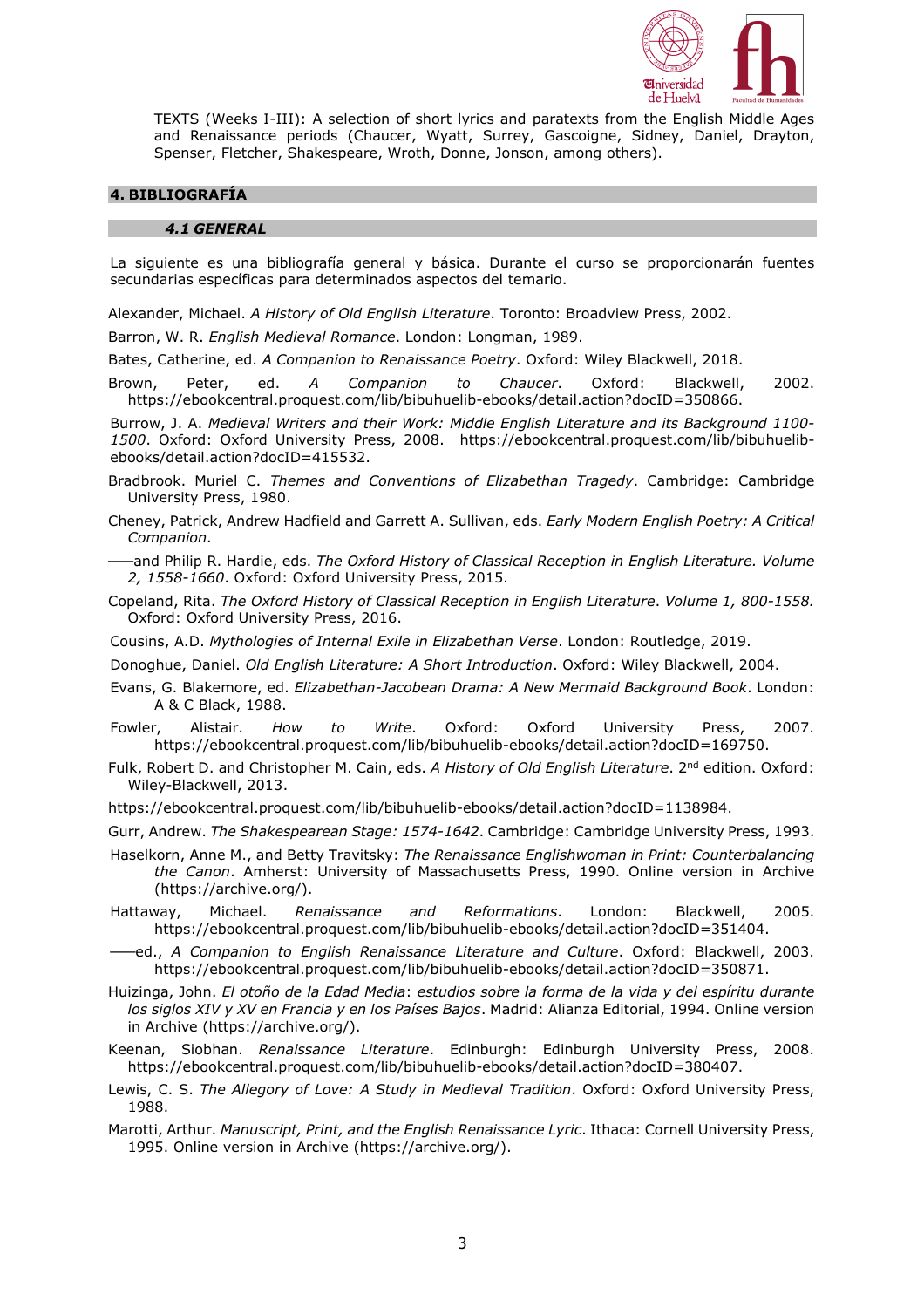

Matz, Robert. *Defending Literature in Early Modern England*: *Renaissance Literary Theory in Social Context.* Cambridge: Cambridge University Press, 2004. https://ebookcentral.proquest.com/lib/bibuhuelib-ebooks/detail.action?docID=144751.

Parfitt, George. *English Poetry of the Seventeenth Century*. London: Longman, 1995.

Richardson, Christine. *Medieval Drama*. London: Macmillan, 1991.

Sanders, Andrew. *The Short Oxford History of English Literature*. Oxford: Clarendon Press, 1994.

Smith, Hallett. *Elizabethan Poetry: A Study in Conventions, Meaning, and Expression*. Cambridge-Massachusetts: Harvard University Press, 1952.

Tillyard, E. M. W. *The Elizabethan World Picture*. New York: Vintage, 1952.

Wallace, David, ed. *The Cambridge History of Medieval English Literature*. Cambridge: Cambridge University Press, 2002.

Waller, Gary F. *English Poetry of the Sixteenth Century*. London: Longman, 1993.

Weaver, William P. *Untutored Lines: The Making of the English Epyllion*. Edinburgh: Edinburgh University Press, 2012.

# *4.2 LECTURAS OBLIGATORIAS*

# 1. FUENTES PRIMARIAS:

*Beowulf: A Dual Language Edition*. Howell D. Chickering, ed. New York: Anchor, 2006. (Recommended edition).

Chaucer, Geoffrey. *Troilus and Criseyde*. Stephen A. Barney, ed. New York: Norton, 2006. (Recommended edition).

Marlowe, Christopher. *The Complete Works of Christopher Marlowe. Volume I*. Roma Gill, ed. Oxford: Clarendon Press, 1997/*The Complete Works of Christopher Marlowe*. Fredson Bowers, ed. Cambridge: Cambridge University Press, 1981./*Complete Poems and Translations*. Stephen Orgel, ed. New York: Penguin Classics, 2007 (Recommended editions; online version in Moodle).

Shakespeare, William. *The Tempest*. Peter Hulme and William H. Sherman, eds. New York: Norton, 2019 (2nd edition). /*The Tempest*. Virginia Mason Vaughan and Alden T. Vaughan, eds. Oxford: Bloomsbury, The Arden Shakespeare, revised edition 2011 (Recommended editions).

A selection of short literary and critical texts (online version in Moodle).

# 2. FUENTES SECUNDARIAS.

Burrow, J.A. *Medieval Writers and their Work: Middle English and its Background 1100-1500*. Oxford: Oxford University Press, 2008. Chapters 1-3.

Hattaway, Michael, ed. *A Companion to English Renaissance Literature and Culture*. Oxford: Blackwell, 2003. A selection of chapters.

Sanders, Andrew. *The Short Oxford History of English Literature*. Oxford: Oxford University Press, 2000. Chapter 1.

# **5. RESULTADOS DEL APRENDIZAJE**

# *5.1 COMPETENCIAS GENÉRICAS*

CG2. Capacidad de expresión oral y escrita en inglés.

CG4. Capacidad de aplicar los conocimientos en la práctica.

CG5. Capacidad crítica y autocrítica.

CG6. Capacidad de análisis y síntesis.

CG7. Capacidad de transmisión y transferencia de conocimientos.

CG12. Habilidades de gestión de la información.

CG15. Capacidad para generar nuevas ideas (creatividad).

CG17. Capacidad de comunicación y argumentación.

# *5.2 COMPETENCIAS ESPECÍFICAS*

CE2. Conocimiento del contexto histórico y sociocultural de los países de habla inglesa

CE11. Conocimiento de los métodos y técnicas para la comprensión, lectura crítica y análisis de textos literarios en lengua inglesa.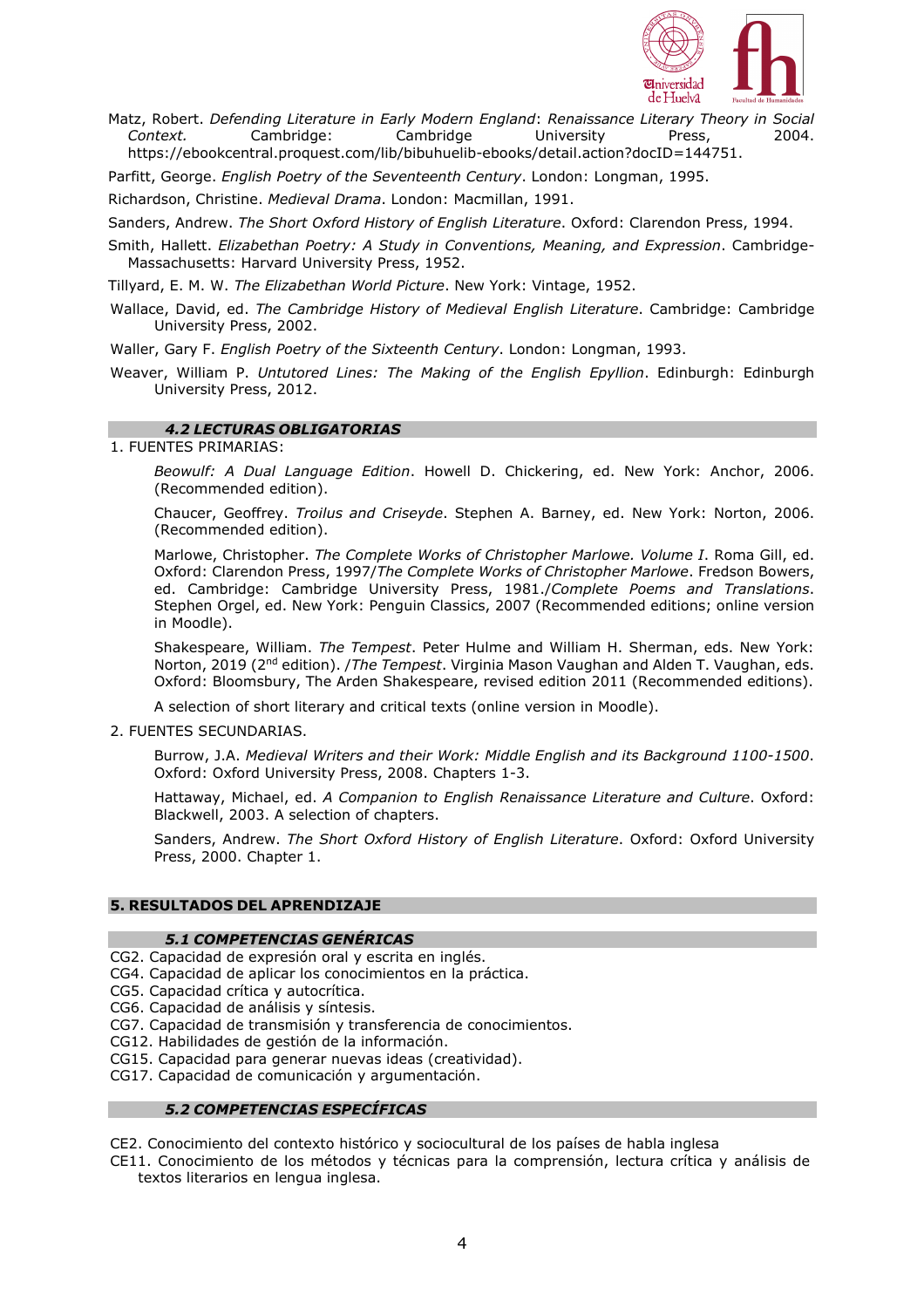

- CE13. Conocimiento de las corrientes teóricas y metodológicas de la teoría y crítica literarias.
- CE14. Conocimiento general de las principales corrientes, movimientos y géneros de la literatura en lengua inglesa.
- CE15. Conocimiento avanzado de las principales corrientes, movimientos y géneros de la literatura inglesa.
- CE16. Conocimiento de las principales obras y autores de la literatura inglesa.
- CE17. Conocimiento de herramientas, programas y aplicaciones informáticas específicas para el estudio de la literatura.
- CE18. Capacidad de lectura crítica e interpretativa.
- CE20. Capacidad para analizar textos y discursos utilizando apropiadamente las técnicas de análisis aplicado a textos y discursos literarios en lengua inglesa.
- CE21. Capacidad para el análisis filológico de textos escritos en lengua inglesa.
- CE23. Capacidad para producir textos elaborados de diferente tipo en inglés.

### *5.3. OTROS RESULTADOS DEL APRENDIZAJE*

Quien haya completado con éxito esta asignatura podrá:

- Tener conocimientos avanzados de características, períodos, movimientos, géneros, autores y obras relevantes de la literatura en lengua inglesa en la Edad Media y el Renacimiento.
- Desarrollar el pensamiento crítico y autónomo a través de la lectura y el análisis de textos literarios en su lengua original y de estudios críticos sobre dichos textos.
- Conocer y comprender los textos literarios en su contexto original de publicación y difusión.
- Aprender el manejo en un nivel avanzado de los recursos necesarios para el estudio y la investigación de la literatura en lengua inglesa (bibliografías, bases de datos, diccionarios, etc.).

### **6. METODOLOGÍA DOCENTE**

A una asignatura de 6 créditos le corresponden 150 horas de trabajo del alumno que se distribuyen de la siguiente manera:

- Clases Teóricas/Teórico-Prácticas (Grupo Grande): 36 h.
- Clases Prácticas (Grupo Reducido): 9 h.
- Prueba final de evaluación escrita: 3h.
- Trabajo Personal Autónomo: 102 h.

#### **DESARROLLO Y JUSTIFICACIÓN:**

#### **A. SESIONES DE GRUPO GRANDE:**

Sesiones académicas teórico-prácticas, impartidas presencialmente durante el horario oficial de clase. Estas sesiones se centrarán en la explicación de los contenidos teóricos y en el comentario y la discusión de las fuentes primarias obligatorias y de otros textos literarios considerados de interés.

### **B. SESIONES DE GRUPO REDUCIDO (PRÁCTICAS):**

Sesiones académicas prácticas, impartidas presencialmente durante el horario asignado oficialmente en las tres semanas de prácticas de la asignatura. Estas sesiones se centrarán en el análisis y la discusión de textos literarios, atendiendo a ciertos aspectos (métrica, género editorial, etc.) diferentes de los ya tratados en las sesiones teórico-prácticas de grupo grande. Para cada uno de los tres bloques de prácticas se proporcionarán de antemano los textos objeto de estudio, y se asignarán pequeñas tareas que habrán de realizarse entre una sesión práctica y la siguiente, dentro de cada bloque. La primera de estas sesiones se dedicará enteramente a la presentación y la explicación del ensayo crítico.

## **C. OTRAS ACTIVIDADES DOCENTES.**

En la plataforma virtual Moodle se alojarán las selecciones de textos breves de lectura obligatoria, presentaciones y materiales adicionales de estudio, guías para las prácticas y la realización del ensayo, y otros recursos de interés. Se mantendrá a los estudiantes informados de las novedades del curso mediante el correo electrónico institucional, que será la vía no presencial habilitada para la realización de consultas y la resolución de dudas, siempre y cuando estas no puedan satisfacerse en el horario habitual de tutorías.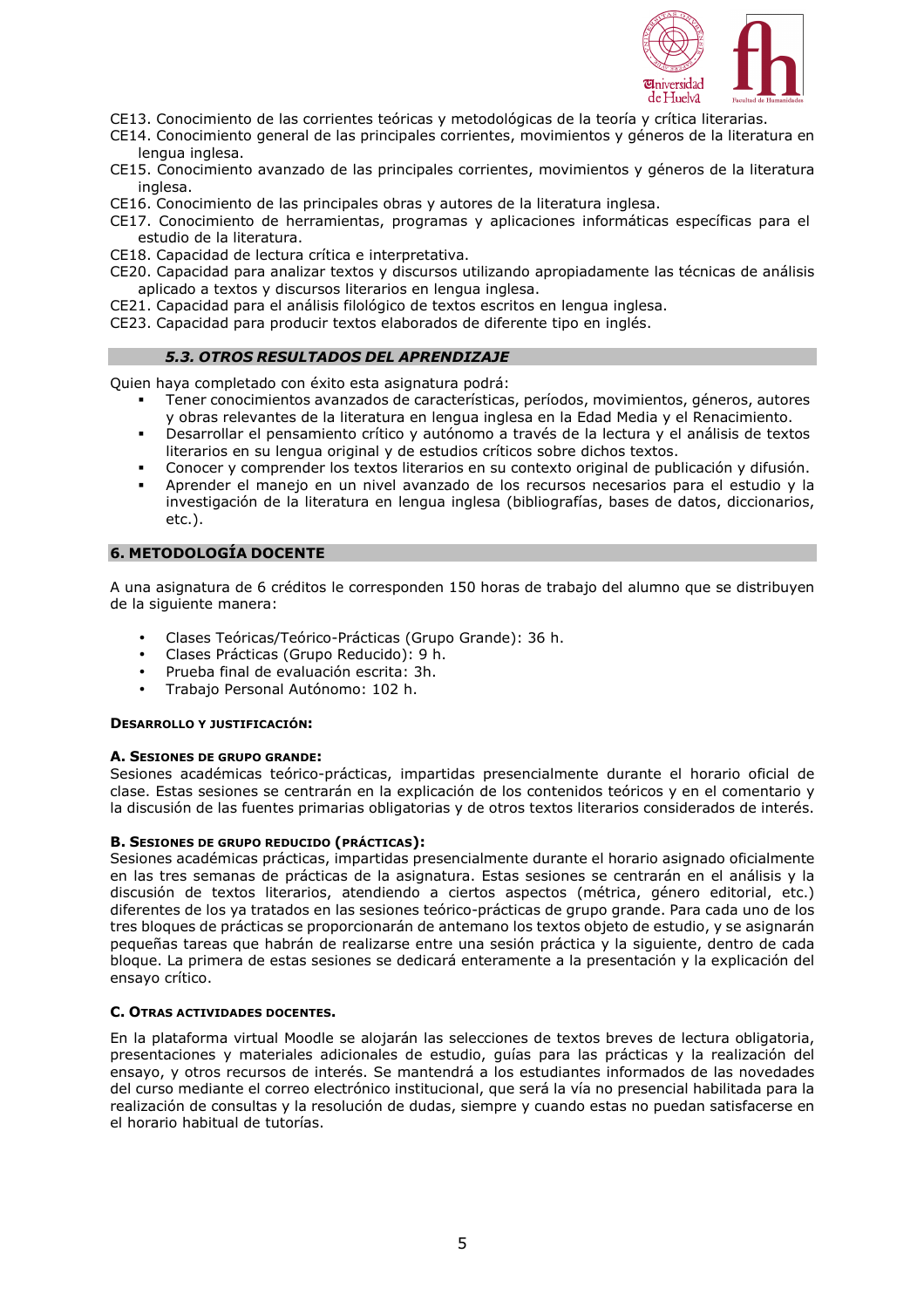

# **7. TÉCNICAS DE EVALUACIÓN**

Atendiendo a lo dispuesto en el artículo 17 del *Reglamento de Evaluación para las titulaciones de Grado y Máster oficial de la Universidad de Huelva* (Aprobado por Consejo de Gobierno de 13 de marzo de 2019)<sup>2</sup> las convocatorias a tener en cuenta serán:

# **A. CONVOCATORIA ORDINARIA I (FEBRERO):**

### **INSTRUMENTOS Y CRITERIOS DE CALIFICACIÓN:**

- Examen final, dividido en dos partes: una selección de preguntas cortas de desarrollo, sobre los temas y los textos tratados en las sesiones ordinarias, en las prácticas, o en las fuentes secundarias obligatorias (40%); y un ejercicio de comentario de textos pertenecientes a las lecturas obligatorias (30%). **70%**

- Ensayo crítico, sobre textos y temas específicos vistos en clase. Se propondrán una serie de temas por cada unidad teórica (Old English Literature, Middle English Literature, Early Modern English Literature), aunque los estudiantes podrán optar por un tema diferente a los propuesto. Para la realización del ensayo se establecerá una guía específica que se explicará en la primera sesión práctica, y se contemplarán dos entregas: una primera, opcional, que será revisada y corregida con vistas a la elaboración de la versión final; y una segunda, obligatoria, que obtendrá la calificación definitiva. **20%** 

- Participación en las sesiones prácticas y realización de una única tarea, que consistirá en el análisis y comentario de textos relacionados con el contenido de dichas sesiones. **10%** 

### **CRITERIOS DE EVALUACIÓN:**

Para superar la asignatura, los estudiantes deberán obtener, al menos, **la mitad de la calificación máxima en el examen y el ensayo**. Se aplicarán los siguientes criterios de evaluación:

1. Examen: Aplicación de los contenidos tratados en clase y en las fuentes secundarias; capacidad de interpretación y análisis de textos literarios en lengua inglesa (original) de la Edad Media y el Renacimiento; redacción en un inglés académico.

2. Ensayo: Realización y entrega del ensayo crítico según los criterios especificados en la guía del mismo (tema, formato, fechas de entrega, etc.); lectura, análisis e interpretación de fuentes primarias (en su lengua original, si esta es el inglés); manejo, aplicación y cita de fuentes secundarias de carácter académico; capacidad de redacción en un inglés académico y claro; originalidad y pertinencia de la/s hipótesis desarrollada/s.

3. Práctica: Participación en las sesiones prácticas; entrega de la tarea en la fecha especificada; capacidad de interpretación y análisis de textos literarios; redacción en un inglés académico.

En cada una de estas pruebas, **el plagio está terminantemente prohibido**, por lo que, en aplicación del Artículo 15 del citado reglamento, la detección del mismo podrá suponer la calificación de "Suspenso 0" en la asignatura.

La **participación activa** en las sesiones prácticas y en las sesiones ordinarias del curso es altamente recomendable, y será requisito indispensable para la calificación de Matrícula de Honor.

# **B. CONVOCATORIA ORDINARIA II (SEPTIEMBE):**

#### **INSTRUMENTOS Y CRITERIOS DE CALIFICACIÓN:**

Los mismos que en la convocatoria de febrero. Si alguna de las partes (examen completo, ensayo o práctica) se ha superado en la convocatoria anterior, se guardarán las calificaciones correspondientes. La fecha tope de entrega para las tareas que deban recuperarse (ensayo y/o práctica) será la misma del examen.

**CRITERIOS DE EVALUACIÓN:**

 $\overline{2}$ 

http://www.uhu.es/sec.general/Normativa/Textos\_Pagina\_Normativa/Normativa\_2019/Rgto\_evaluacion\_grado \_mofs\_ccgg\_19\_03\_13.pdf;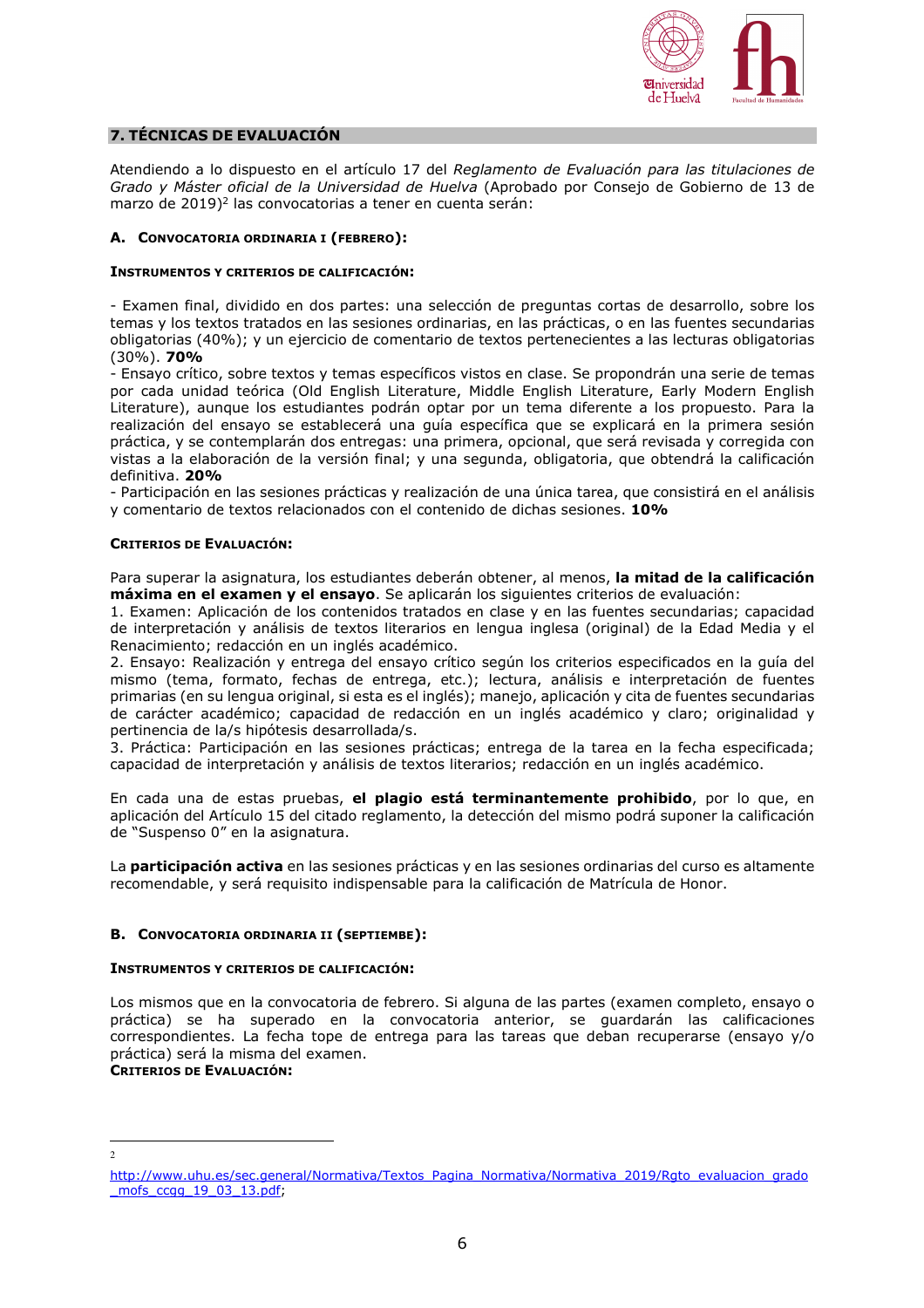

Los mismos que en la convocatoria de febrero. **Para el ensayo solo se contempla una sola entrega** definitiva en esta convocatoria.

### **C. CONVOCATORIA ORDINARIA III (DICIEMBRE):**

### **INSTRUMENTOS Y CRITERIOS DE CALIFICACIÓN:**

Los mismos que en la convocatoria de febrero y septiembre. Si alguna de las partes (examen completo, ensayo o práctica) se ha superado en la convocatoria anterior, se guardarán las calificaciones correspondientes. La fecha tope de entrega para las tareas que deban recuperarse (ensayo y/o práctica) será la misma del examen.

### **CRITERIOS DE EVALUACIÓN:**

Los mismos que en la convocatoria de febrero y septiembre. **Para el ensayo solo se contempla una sola entrega** definitiva en esta convocatoria.

# **EVALUACIÓN ÚNICA FINAL**

En el Artículo 8 del citado reglamento se contempla lo siguiente: Artículo 8.- Evaluación única final

1. **La evaluación única final, entendiendo por tal la que se realiza en un solo acto académico, podrá incluir cuantas pruebas sean necesarias** para acreditar que el estudiante ha adquirido la totalidad de las competencias descritas en la guía docente de la asignatura. Estas pruebas podrán realizarse en aulas, laboratorios y excepcionalmente en campo para aquellas asignaturas cuya carga docente sea exclusivamente de campo.

2. Para acogerse a la evaluación única final, **el estudiante, en las dos primeras semanas de impartición de la asignatura, o en las dos semanas siguientes a su matriculación** si ésta se ha 10 producido con posterioridad al inicio de la asignatura, **lo comunicará** de acuerdo con el procedimiento previsto en la guía docente de la asignatura o en su defecto, a través de su cuenta de **correo electrónico de la Universidad de Huelva al profesorado** responsable de la misma. Esto implicará la renuncia expresa a la evaluación continua, sin posibilidad de que el estudiante pueda cambiar de sistema. En el caso de asignaturas con docencia compartida por varios departamentos, el estudiante lo solicitará a todos los docentes implicados.

3. No obstante lo anterior, por causas excepcionales sobrevenidas y justificadas (motivos laborales, enfermedad o discapacidad), podrá solicitarse la evaluación única final fuera de los citados plazos, bajo el mismo procedimiento administrativo.

En aplicación de dicho artículo, se ofrece al alumnado que así lo solicite en las dos primeras semanas de impartición del curso, la modalidad de Evaluación Única Final, consistente en las siguientes pruebas:

# **INSTRUMENTOS DE CALIFICACIÓN**

- Examen final, dividido en dos partes: una selección de preguntas cortas de desarrollo, sobre los temas y los textos tratados en clase, en las prácticas, o en las fuentes secundarias obligatorias (50%); y un ejercicio de comentario de textos pertenecientes a las lecturas obligatorias (30%). **80%** - Ensayo crítico, sobre textos y temas específicos vistos en clase. Se propondrán una serie de temas por cada unidad teórica (Old English Literature, Middle English Literature, Early Modern English Literature), aunque los estudiantes podrán optar por un tema diferente a los propuestos. Para la realización del ensayo se establecerá una guía específica que se explicará en la primera sesión práctica. Esta modalidad de evaluación contempla **una única entrega del ensayo**, que obtendrá la calificación definitiva. **20%**